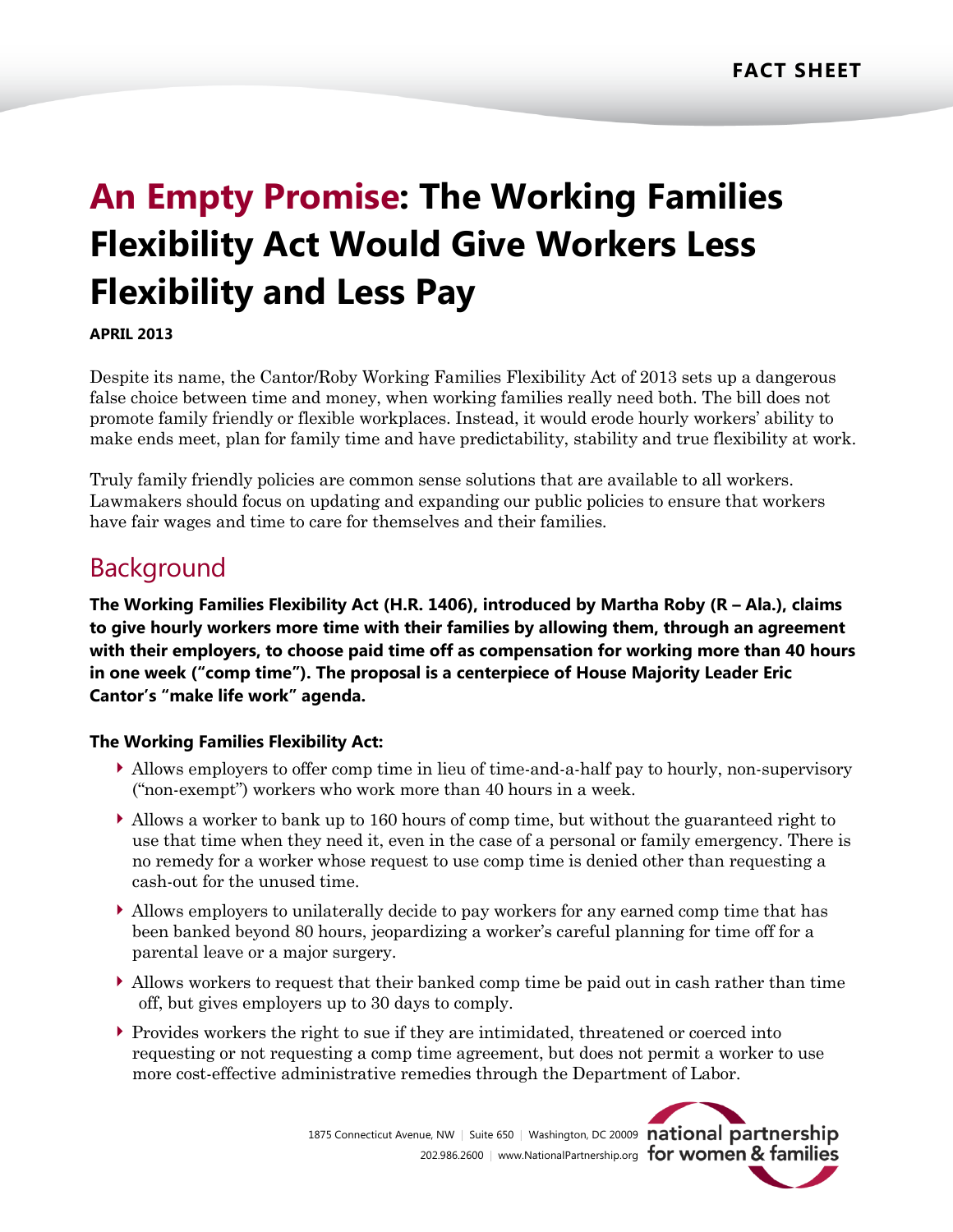Provides no additional funding to the Department of Labor for investigation, enforcement or education, despite adding significant complexities to the Fair Labor Standards Act (FLSA).

## Forced Choices, False Promises Lead to Less Pay, Less Time

### **The Working Families Flexibility Act erodes the basic guarantees of the Fair Labor Standards Act: fair pay for overtime work and time off from work.**

- Seventy-five years ago, the FLSA created the guarantee of basic wage and hour protections. The FLSA created the norm of a 40-hour workweek and the right for hourly workers to be paid at one-and-a-half times their regular rate when their workplaces demand longer hours.
- The FLSA's overtime pay requirement created a disincentive for employers to overwork employees, and an incentive to hire additional workers and create additional jobs.

**The mis-named Working Families Flexibility Act will mean a pay cut for workers without any guaranteed flexibility or time off.** If the proposal is adopted, workers will have less time, less money and less flexibility.

- Employers would have significant financial incentives to assign overtime hours to workers who agree to accept comp time instead of overtime wages. This would make workers' schedules less predictable and mandatory overtime hours more common – neither of which are family friendly outcomes. It would also create financial turmoil for workers who depend on overtime pay to make ends meet.
- Workers who accrue comp time would not be guaranteed the opportunity to use it when they need it. This means that hardworking people who have banked comp time still wouldn't have the right to use it if their employer says no – even if they need it to attend a parent-teacher conference, help an aging parent relocate to a nursing home, care for a new baby, recover from their own serious illness or to simply take a day off.

### **The proposal provides few worker protections in cases of employer misconduct or bankruptcy.**

- Employers would supposedly be prohibited from coercing, intimidating or threatening workers for the purpose of interfering with their right to request or decline to request comp time, but the only remedy provided – the right to sue in court – is too costly, protracted and risky for a typical hourly employee to pursue.
- Employees have no remedy for denied comp time requests other than asking to have the value of the time cashed out. Even then, employers have 30 days to cash out the value of the wages earned through overtime work, despite workers' more immediate financial needs.
- Workers whose employers go out of business or bankrupt have no recourse to recover the value of their banked time. One-hundred-sixty hours of lost comp time (the maximum allowed) would mean a loss of more than  $2,200$  for a typical hourly worker.<sup>1</sup> Each year, on average, more than three million workers lose their jobs when businesses close. Even at the peak of the last business cycle (2006 – 2007), about 600,000 firms, employing 3.4 million workers, went out of business.<sup>2</sup>

### Real Solutions Provide Workers Fair Pay and More Time

**Rather than forced choices and false promises, workers need wages that are fair and public policies that provide time to care for themselves and their families.**